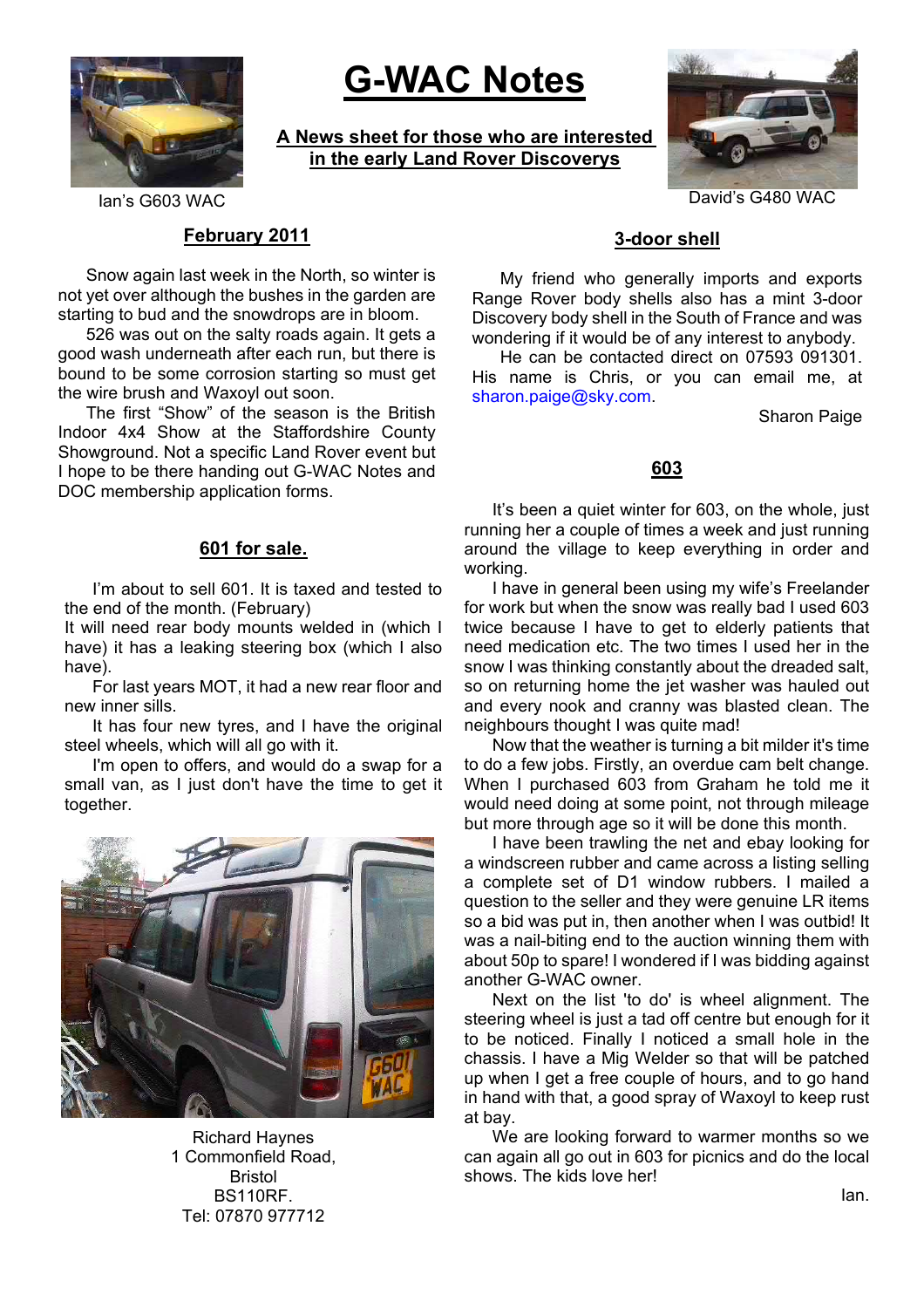# **Events 2011**

| March<br>19th-20th                                              | British Indoor 4x4 Show. Staffordshire Showground. ST18 0BD                                                                                                                                                                                                    |
|-----------------------------------------------------------------|----------------------------------------------------------------------------------------------------------------------------------------------------------------------------------------------------------------------------------------------------------------|
| April<br>$23rd - 24th$                                          | Help for Heroes run. Gaydon.                                                                                                                                                                                                                                   |
| May<br>1st.<br>7th-8th<br>15 <sub>th</sub><br>26th-31st<br>June | Heritage Land Rover Show. Gaydon.<br>LROI Spring Adventure. Driffield Showground, East Yorkshire.<br>Land Rovers on the Line. Severn Valley Railway.<br>ALRC National Rally. Bircham Newton, Norfolk. PE31 6RH. together with the<br><b>DOC National Event</b> |
| 18th-19th                                                       | Dunsfold Collection Open weekend. Springbock Estate. GU6 8EX.                                                                                                                                                                                                  |
| July<br>15th-17th                                               | LROI Billing Show. Great Billing, Northamptonshire.                                                                                                                                                                                                            |
| August<br>13th-14th                                             | LRM Show. Stoneleigh.                                                                                                                                                                                                                                          |
| September<br>10th-11th<br>24th-25th                             | LROI Show. East of England Showground, Peterborough, Cambridgeshire.<br>Abingdon 4x4 Festival. Abingdon.                                                                                                                                                       |
| October<br>2 <sub>nd</sub><br>15th-16th                         | London to Brighton<br>Plymouth social and road run.                                                                                                                                                                                                            |

## **B62 COH in April issue of LROI.**

In the April issue of Land Rover Owner International magazine, there is a good article and pictures about the pre-production car owned by the Dunsfold Collection.

Dunsfold also own C60 JKG and Charles Whitaker owns C742 HUH. Three of the original pre-production cars. I believe that there were five built in 1988 and registered with1984 plates to hide their identity

The article makes note of the fact that the engine was a V8 Efi, which was not offered in the first production cars and not fitted until 1991/92 J plate cars. The carburettor V8 was used to start with.

The pre-production 5-door G226 EAC, owned by the Discovery Owners Club, is also fitted with the Efi engine. Roy.



## **G-WAC Notes on website**

Brian Radford, of Northmead 4x4, is keeping up-to-date with a copy of the Notes on his website. All the back issues from the start in May 2007 are there.

He also has another website to advertise Classic Rallies and shows. Have a look at the sites.

www.northmead4x4.co.uk/gwac\_discoverys.htm www.classicrallies.co.uk/index.htm

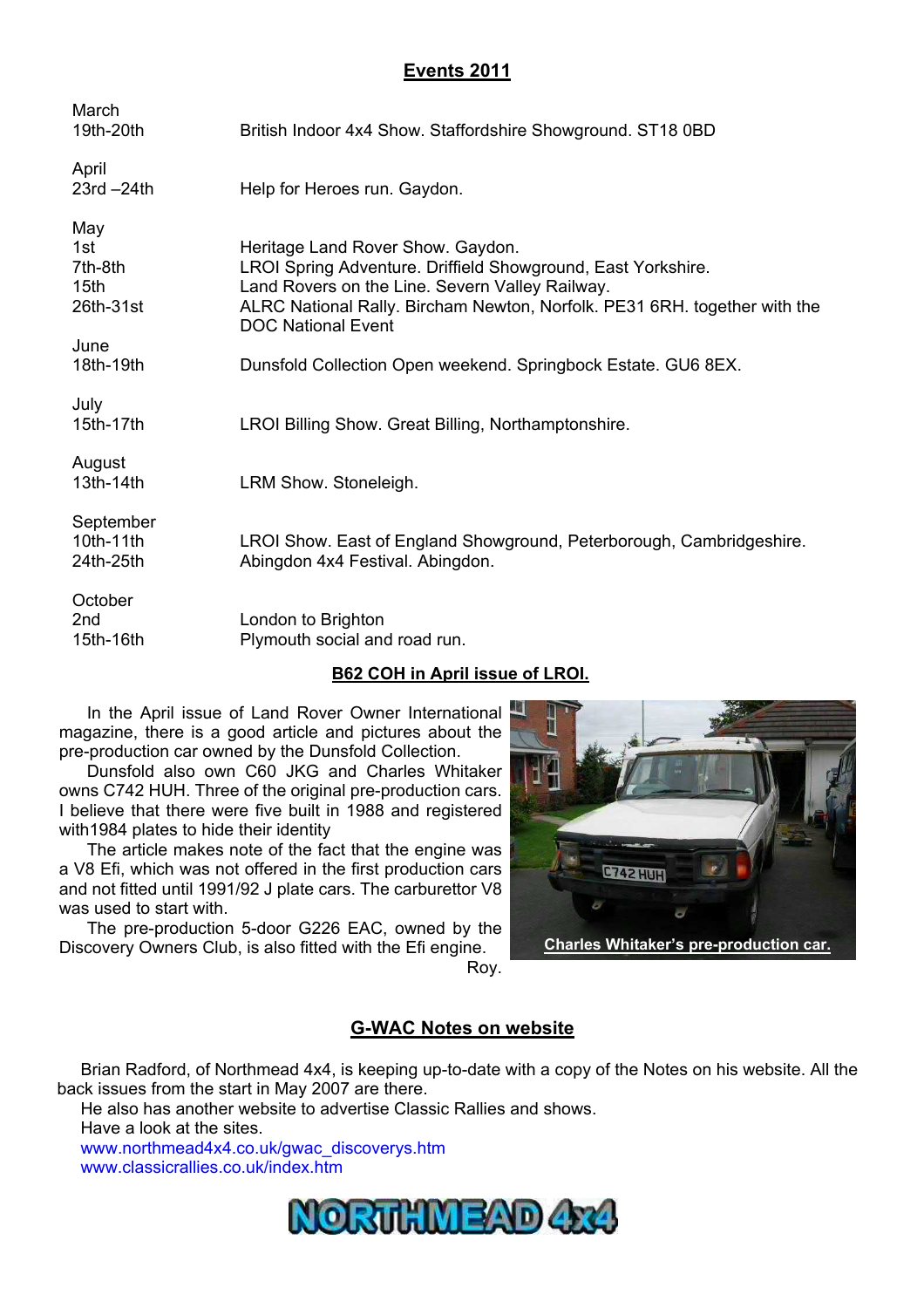| G457WAC           | Mark Wheatley.                                                                                                  |
|-------------------|-----------------------------------------------------------------------------------------------------------------|
| G463WAC           | lan Rawlings.                                                                                                   |
| G465WAC & G526WAC | Roy Preston.                                                                                                    |
| G469WAC & G524WAC | Lee Barnett.                                                                                                    |
| G470WAC           | Frank Elson.                                                                                                    |
| G477WAC           | lan James.                                                                                                      |
| G478WAC           | Meghan Timmins.                                                                                                 |
| G480WAC & G482WAC | David Ashburner.                                                                                                |
| G486WAC           | John Capewell.                                                                                                  |
| G488WAC           | Clive Richfield                                                                                                 |
| G490WAC           | Rob Ivins.                                                                                                      |
| G510WAC           | Nick Prior.                                                                                                     |
| G511WAC           | Colin Crossley.                                                                                                 |
| G534WAC           | Nicholas Webb.                                                                                                  |
|                   | There were 86 cars registered on 01.10.89 from G451WAC to G537WAC, with the exception of                        |
| G500WAC.          |                                                                                                                 |
|                   | Attack to the contract of the second service of the service of the service of the service of the service of the |

#### **Other known Launch cars.**

G454WAC, G462WAC, G466WAC, G471WAC, G472WAC, G475WAC, G476WAC, G495WAC, G520WAC, G531WAC and G537WAC.

#### **Other G-WACs, pre-production and early cars**

| <b>B62 COH &amp; C60 JKG</b> | Phill Bashall (The Dunsfold Collection) |
|------------------------------|-----------------------------------------|
| C742HUH                      | Charles Whitaker.                       |
| G <sub>2</sub> KRT           | Owner not known.                        |
| G41 VHA                      | Simon Tinkler                           |
| G67 RYJ                      | Peter King                              |
| G226EAC                      | <b>Discovery Owners Club</b>            |
| G279WAC                      | <b>Neal</b>                             |
| G302WAC                      | <b>Sandy Andrews</b>                    |
| G310WAC                      | <b>Mark Simpson</b>                     |
| G311WAC                      | Ivor Ramsden                            |
| G316WAC                      | David Cox                               |
| G401WAC                      | Owner not known.                        |
| G406WAC                      | <b>Andy Baker</b>                       |
| G410WAC                      | Robin Jeffery                           |
| G563WAC                      | David Spirett                           |
| G601WAC                      | <b>Richard Haynes</b>                   |
| G602WAC                      | Owner not known.                        |
| G603WAC                      | lan Redfern                             |
| G610WAC                      | <b>Gary Timmins</b>                     |
| G635WAC                      | <b>Alec Gatherer</b>                    |
| G640WAC                      | Owner not known.                        |
| G711YRY                      | <b>Peter Hares</b>                      |
| G757SGX                      | Paul Bishop                             |
| G767NRH                      | David Ashburner                         |
| G834FPR                      | Sue Virgin                              |
| <b>G892 VPM</b>              | M E Hall                                |
| G987LKU                      | <b>Andy Greer</b>                       |
| H776POJ                      | Duncan Campbell                         |
| H871EWK                      | <b>Mark Hardwick</b>                    |
| 3656 TW 24                   | Keith S L Daffern. (France)             |
| AZ-829-TJ                    | Raymond Bechetoille (France)            |
| Reg not yet known            | Roberto Blanchard (USA)                 |